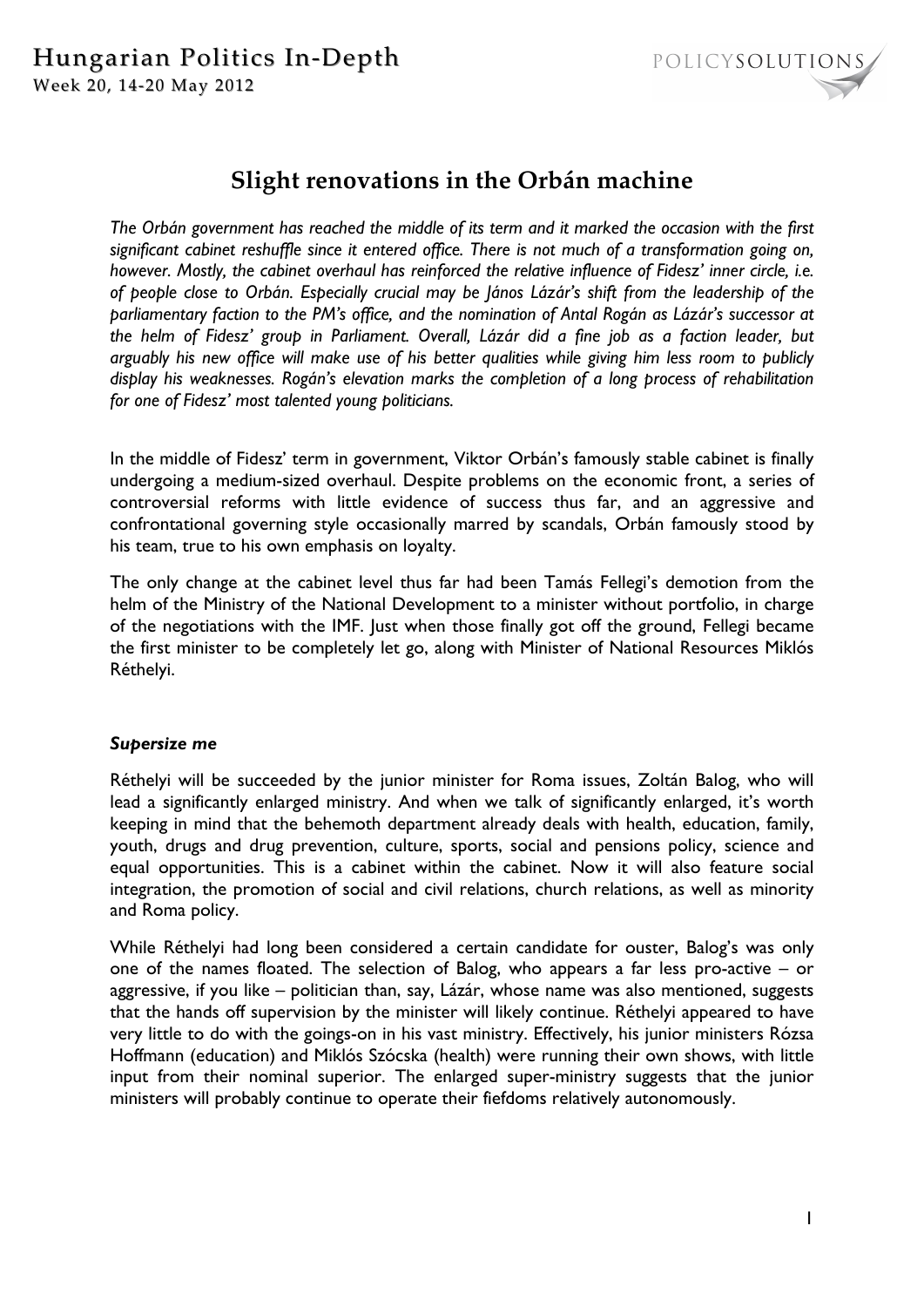

### *Consolidation of old structures*

What makes the current reshuffle interesting are not the changes, but how much things remain the same. To apply the framework of the government communication's new buzzword (see most recently Week 19), these changes mark the consolidation of old structures. The "in" people in Orbán's circle reinforce their positions, while some of the few "out" people, well, they are really out now.

Most crucially, Minister of National Economy György Matolcsy retains his position as the official architect of economic policy. In fact, the personnel announcements followed just on the heels of the government's official nod to Matolcsy's new taxes on telecommunications and financial transactions. Though he was upstaged by the reshuffle announcement – most likely timed to steer the media spotlight away from the new burdens imposed on the public – Matolcsy had plenty of opportunity this week to bask in the limelight and reinforce public perception that he remains in charge of the economy.

#### *Behind closed doors*

The only sop to adherents of "orthodox" economic policy was the elevation of Mihály Varga to the cabinet, to replace Fellegi as the leader of the government's IMF delegation. Though he talks little to the press and reveals still less, Varga – himself a former minister of finance in the first Orbán government – is generally considered more of a textbook type of economist and a stabilising influence in a government that is wedded to its unusual economic policy.

More importantly, in his role as leader of the IMF delegation he will presumably have the authority to make concessions to the Monetary Fund (assuming that the government actually wants an agreement), and to reveal details about Fidesz' real vision for the Hungarian economy. Whatever pronouncements Matolcsy makes in public, it is likely that Varga's commitments and revelations at the negotiating table will have more bearing on the actual realities of policy-making, which is not to say that these will necessarily be in conflict. The only question is what Varga will do once the talks have been concluded – it appears extremely unlikely that he'd be on the way out, like his predecessor as IMF delegation leader.

#### *Young Turks rising*

Varga's replacement as the junior minister in charge of the Prime Minister's Office will be Fidesz' current leader in Parliament, János Lázár. As Orbán put it, the appointment moves Lázár closer to him, though it does come at some cost to the young politician who rose very high very quickly. He has to give up the mayoralty of his hometown Hódmezővásárhely, which was the office that propelled his entry into national politics. Due to the new rules on conflicts of interest for MPs, he would likely have surrendered the mayoralty in 2014 anyway, but the early move nevertheless deprives him of an independent power base.

More importantly, his new position will give him far fewer opportunities to be in the limelight and will also lessen his influence over Fidesz 262 MPs, a significantly more crucial power base than Hódmezővásárhely, a town of 47,000. He will of course be closer to Orbán